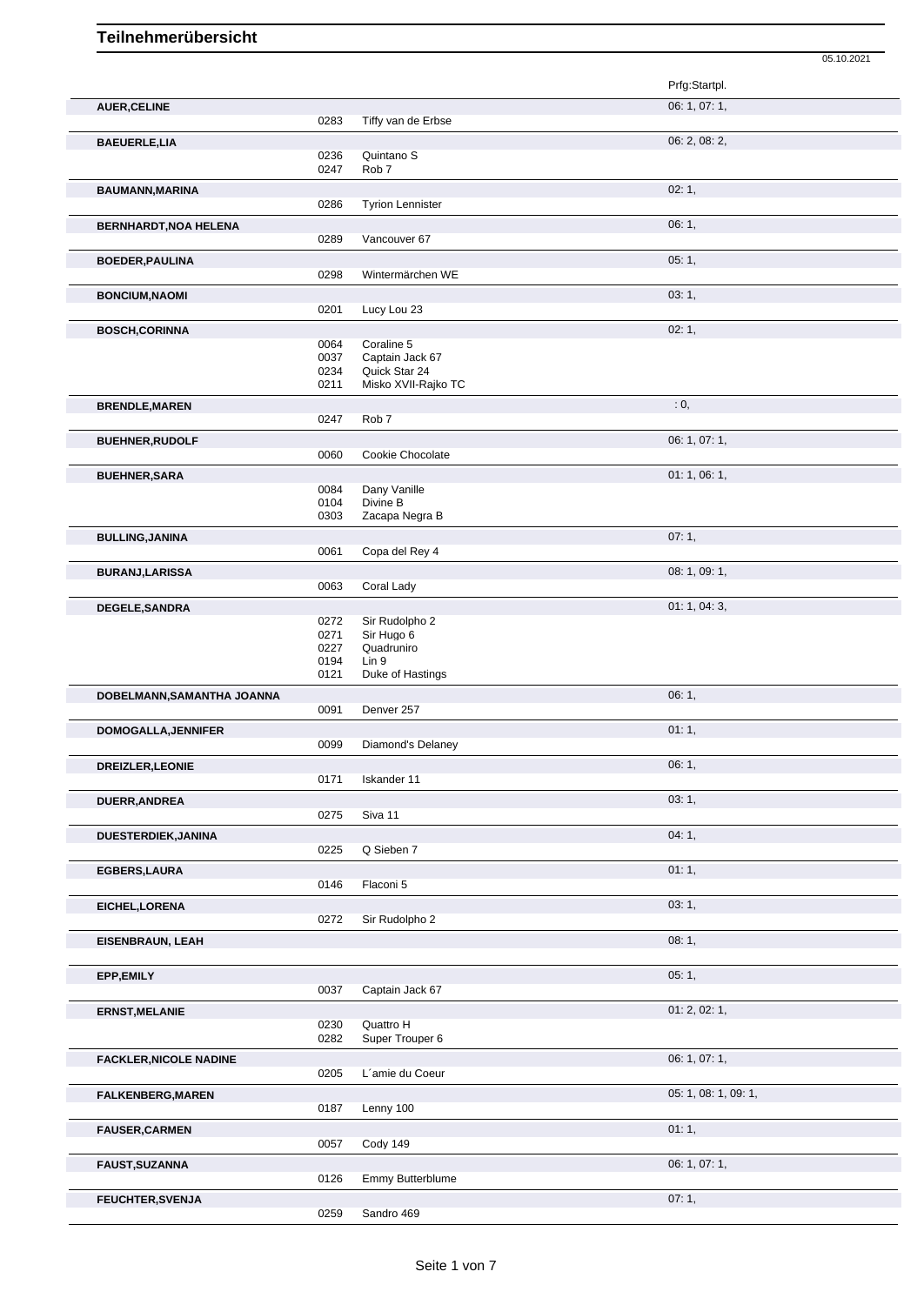|                                  |      |                          | 05.10.2021    |
|----------------------------------|------|--------------------------|---------------|
|                                  |      |                          | Prfg:Startpl. |
| <b>FISCHER, EMILIA</b>           |      |                          | 08: 1, 09: 1, |
|                                  | 0035 | Canica 2                 |               |
| <b>FISCHER, NICOLE</b>           |      |                          | 04:1,         |
|                                  | 0021 | Beltrán                  |               |
| FORTNAGEL, CARLA                 |      |                          | 04:1,         |
|                                  | 0054 | Clicquot Ponsardin       |               |
| FRANK, JENNY                     |      |                          | 06:1,         |
|                                  | 0222 | Pablo's Boy              |               |
| FREY, SABRINA                    |      |                          | 06: 1, 07: 1, |
|                                  | 0005 | Angelface 2              |               |
| FRISCHHUT, HANNAH MARIA          |      |                          | 08: 1, 09: 1, |
|                                  |      |                          |               |
| <b>FRISCHHUT, RITA</b>           |      |                          | : 0,          |
|                                  | 0144 | Firelli MH               |               |
|                                  | 0090 | Demet Lord Poly          |               |
|                                  | 0116 | Donnerwetter 84          |               |
| <b>FUCHS, ANNA</b>               |      |                          | 09:1,         |
|                                  |      |                          |               |
|                                  |      |                          | 05: 1, 08: 1, |
| FUCHSLOCHER, LENA                | 0089 | Dehli 4                  |               |
|                                  |      |                          |               |
| <b>GAISBERG, KIRA FREIIN VON</b> |      |                          | 02:1,         |
|                                  | 0184 | Lauretto K               |               |
| <b>GAUSS, NATALIE</b>            |      |                          | : 0,          |
|                                  | 0282 | Super Trouper 6          |               |
|                                  | 0145 | Fitz Oblong 3            |               |
| <b>GENSMANTEL, JESSICA</b>       |      |                          | 04:1,         |
|                                  | 0110 | Don Sincero              |               |
| GRAMESPACHER, JUTTA              |      |                          | 01:1,         |
|                                  | 0019 | Bella Belissima SH       |               |
| <b>GROENER, PIA NICOLE</b>       |      |                          | 05:1,         |
|                                  | 0316 | <b>High Energy</b>       |               |
|                                  |      |                          |               |
| <b>GROSS, MELANIE</b>            | 0285 | Trixxi 2                 | 01:1,         |
|                                  |      |                          |               |
| <b>GRUBER, MAYA</b>              |      |                          | 09:1,         |
|                                  |      |                          |               |
| <b>GRUBER, KERSTIN</b>           |      |                          | 08:1,         |
|                                  | 0297 | Wiesbylls Dreiklang      |               |
| <b>GRUBER, KERSTIN</b>           |      |                          | 01:1,         |
|                                  | 0251 | Rockabella 7             |               |
| <b>GRUBER,LENA</b>               |      |                          | 01:1,         |
|                                  | 0305 | Zalira                   |               |
|                                  |      |                          |               |
| <b>HADERER,EVA</b>               | 0002 | Amacado                  | 03:1,         |
|                                  |      |                          |               |
| HAEUFELE, KATHARINA              |      |                          | 01:1,         |
|                                  | 0157 | Glamour Boy VH Ertsenhof |               |
| <b>HAEUSSLER, LARS</b>           |      |                          | 07:1,         |
|                                  | 0044 | Cassario 4               |               |
|                                  | 0005 | Angelface 2              |               |
|                                  | 0103 | Diva 586                 |               |
|                                  | 0068 | Corradina 13             |               |
| HAUER, MAYA                      |      |                          | 08:1,         |
|                                  |      |                          |               |
| <b>HAUG, NICOLA</b>              |      |                          | 04:2,         |
|                                  | 0134 | FBW Faysha               |               |
|                                  | 0204 | Luna 2032                |               |
|                                  | 0231 | Que Sera G               |               |
| <b>HECKMANN,SARAH</b>            |      |                          | 06:1,         |
|                                  | 0025 | Birkenhof's Charlett D   |               |

**HERRMANN,LILLI MALOU** 0149 **Fourfallo DESIGNAL CONSUMING CONSUMING CONSUMING CONSUMING CONSUMING CONSUMING CONSUMING CONSUMING CONSUMING CONSUMING CONSUMING CONSUMING CONSUMING CONSUMING CONSUMING CONSUMING CONSUMING CO** Fourfallo

**HILPRECHT, KATRIN** 06: 1, 07: 1, 06: 1, 07: 1, 06: 1, 07: 1, 06: 1, 07: 1, 06: 1, 07: 1, 06: 1, 07: 1, 07: 1, Graf Gustaf 3

**HEIMANN,LISA** 07: 1, Ciacomax **HERDRICH, BETTINA** 0242 Ray Ban 12 04: 1, Ray Ban 12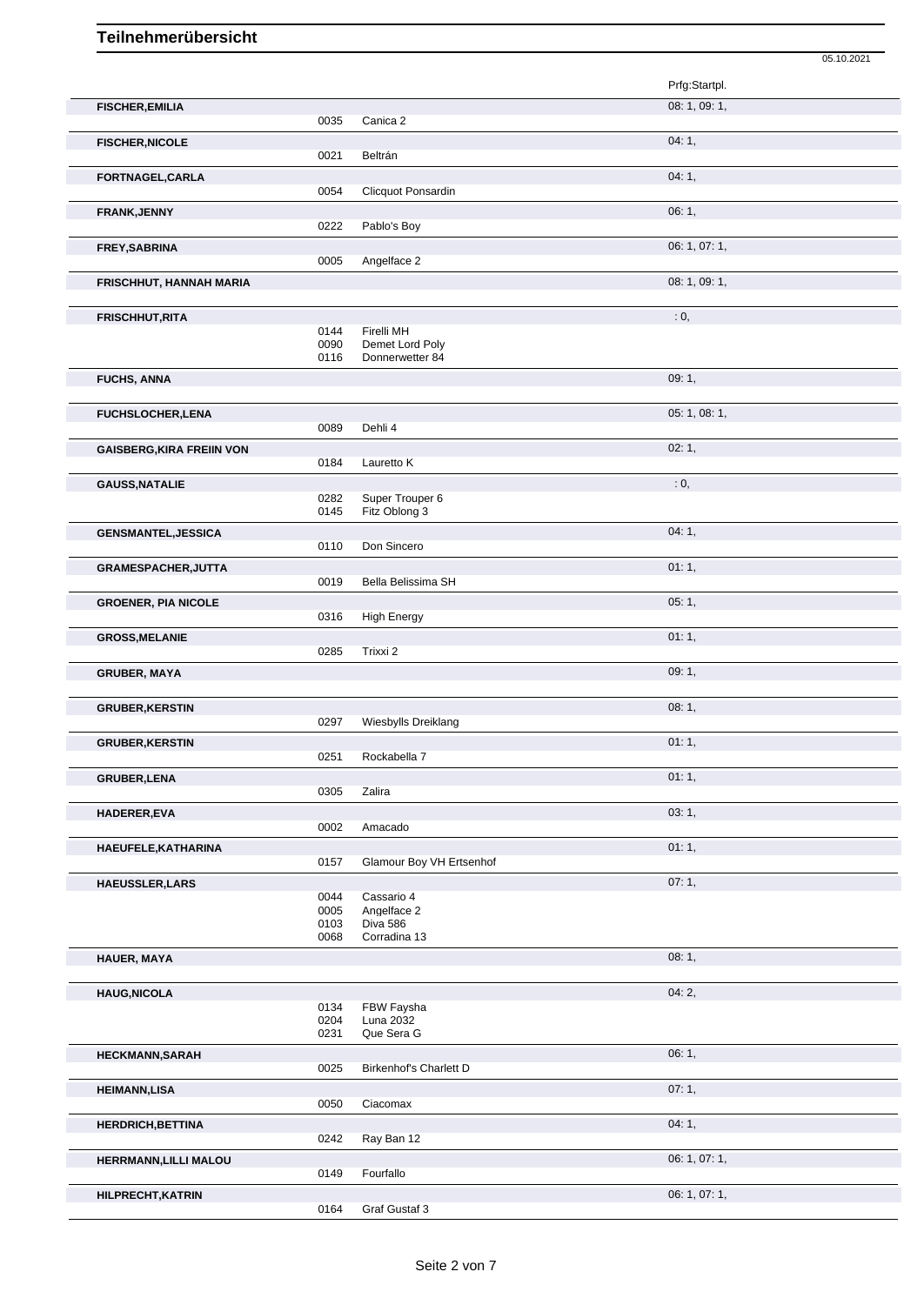|                             |                      |                                                    | 05.10.2021                  |
|-----------------------------|----------------------|----------------------------------------------------|-----------------------------|
|                             |                      |                                                    | Prfg:Startpl.               |
| <b>HOELL, MARION</b>        |                      |                                                    | 04:1,                       |
|                             | 0010                 | Arrow 19                                           |                             |
| HOERNER, ALISHA             | 0206                 | Magic Mike 4                                       | 03:1,                       |
| HOFFMANN, NATALIE           | 0073                 | Dadantos                                           | 02: 1, 03: 1,               |
| HOLLENBACH, MARY-ANN        |                      |                                                    | 05: 1, 09: 1,               |
| HOLLENBACH, MIRIAM          |                      |                                                    | 04:1,                       |
|                             | 0308<br>0092<br>0223 | Felina<br>Der kleine Desperados<br><b>Paul 810</b> |                             |
| JUNG, JESSICA               |                      |                                                    | 05:1,                       |
| KAECHELE, JULIA             |                      |                                                    | 02: 1, 03: 1,               |
|                             | 0263                 | Savanna 41                                         |                             |
| <b>KAESER, SALLY</b>        | 0302                 |                                                    | 05:1,                       |
| KAUL, LEA-MARIE             |                      | Yceman                                             | 08: 1, 09: 1,               |
|                             |                      |                                                    |                             |
| KIMMICH, PIA                |                      |                                                    | 02: 1, 03: 1,               |
|                             | 0142                 | Finesse La Belle 3                                 |                             |
| KITTELBERGER, ELISABETH     | 0306                 | Zoe W                                              | 01: 1, 02: 1,               |
| <b>KLOSTERMANN,LENA</b>     |                      |                                                    | 02: 1, 03: 1,               |
|                             | 0253<br>0048         | Royal Moon 3<br>Chelsy 29                          |                             |
| KLUGE-JUNG, ANTJE           |                      |                                                    | : 0,                        |
|                             | 0268                 | Shooting Star BEVS                                 |                             |
| KOCH, TAMARA                |                      |                                                    | 06:1,                       |
|                             | 0053                 | Claudio's Boy T                                    | 03: 1, 04: 1,               |
| KOEGER, JULIA               | 0114                 | Donna Isabella 11                                  |                             |
| KOELMEL, MARC               |                      |                                                    | 01:1,                       |
|                             | 0097                 | Di Caravaccio                                      |                             |
| <b>KOPP, NICOLE</b>         | 0296<br>0294         | Wicapi Wakan<br>Wenonah 4                          | 01:1,                       |
| KORTMANN, CHARLOTTE         |                      |                                                    | 04:1,                       |
|                             | 0081                 | Dancing Mathilda 2                                 |                             |
| <b>KRAEMER, ALINA MARIE</b> | 0180                 | Lambodino                                          | 02: 1, 03: 1,               |
| <b>KRAUTH, FINJA EMELY</b>  |                      |                                                    | 09:1,                       |
|                             | 0168                 | Halloween 67                                       |                             |
| KURZ, JANINA                |                      |                                                    | 06: 1, 07: 1,               |
|                             | 0274                 | Sissi 788                                          | 03: 1, 04: 1,               |
| KURZ, JOHANNA               | 0159                 | Golden Dancer 16                                   |                             |
| LACHENMAIER, NADINE         |                      |                                                    | 03:1,                       |
|                             | 0059<br>0245         | Con Air's back<br>Rion Rois                        |                             |
| <b>LAMLA, SIMONE</b>        |                      |                                                    | 03: 1, 04: 1, 06: 2, 08: 1, |
|                             | 0064                 | Coraline 5                                         |                             |
|                             | 0037<br>0234         | Captain Jack 67<br>Quick Star 24                   |                             |
| <b>LEMPERT, KAREN ANETT</b> |                      |                                                    | 01:1,                       |
|                             | 0076<br>0215         | Daily Harmony<br>Naceur 3                          |                             |
| LIEB, LUISA                 |                      |                                                    | 09:1,                       |
|                             |                      |                                                    |                             |
| LIEB, CHRISTOPH             | 0310                 | Pumuckel                                           | : 0,                        |
|                             |                      |                                                    | 06: 2, 07: 2,               |
| LIEB, LENA                  | 0017                 | Be Pezi                                            |                             |
|                             | 0070                 | Covergirl 16                                       |                             |
|                             | 0235<br>0177         | Quid pro quo 4<br>Kevin Cool                       |                             |
|                             | 0179                 | Lady Gaga 48                                       |                             |
|                             |                      |                                                    |                             |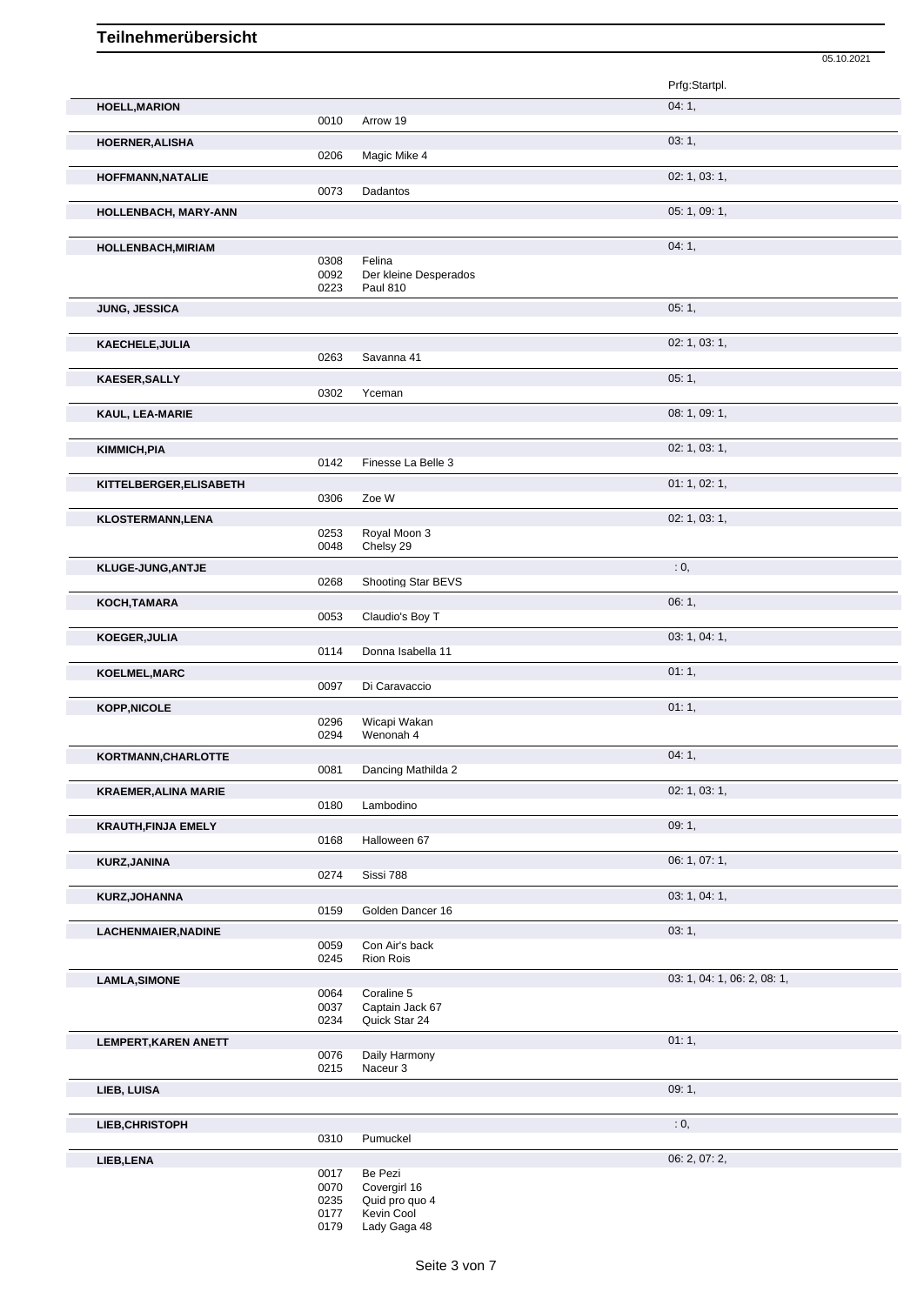|                           |              |                               | Prfg:Startpl.        |
|---------------------------|--------------|-------------------------------|----------------------|
| LIEBSCHER, MARA           |              |                               | 02: 1, 05: 1,        |
|                           | 0174         | Kaiserblume 2                 |                      |
| <b>LOH, KRISTIAN</b>      |              |                               | 01:1,                |
|                           | 0082         | Dante's Davalerian            |                      |
| LORENZ, ELEANA            |              |                               | 06: 1, 07: 1,        |
|                           | 0209         | Mercedes 140                  |                      |
| LUCKERT, SILVIA           |              |                               | 03:1,                |
|                           | 0232         | Quel Filou 15                 |                      |
| LUXENHOFER, MARLEN        |              |                               | 03:1,                |
|                           | 0226         | Quadro 19                     |                      |
| <b>MAIER, HELEN</b>       | 0240         | Raccardo                      | 04: 1, 06: 1, 08: 1, |
|                           | 0277         | Smilla 110                    |                      |
| <b>MAIER, LENNY</b>       |              |                               | 06: 1, 07: 1,        |
|                           | 0043         | Casita M                      |                      |
|                           | 0008         | Antonia 197                   |                      |
| <b>MAIER, MADELEINE</b>   | 0155         | Genial S 3                    | 02: 1, 06: 1,        |
|                           | 0094         | Destina della vita            |                      |
| <b>MAIER, NADINE</b>      |              |                               | 02:1,                |
|                           | 0169         | Honesto 5                     |                      |
| <b>MAIER, NATALIE</b>     |              |                               | 03:1,                |
|                           | 0003         | Amidala 36                    |                      |
| <b>MAIER, SOPHIE</b>      |              |                               | 07:1,                |
|                           | 0213<br>0278 | Momo Deluxe<br>So Special 4   |                      |
| <b>MALLÉE, KATHARINA</b>  |              |                               | 05:1,                |
|                           | 0042         | Carlsson B 2                  |                      |
| <b>MARTIN, VICTORIA</b>   |              |                               | 02:1,                |
|                           | 0001         | A Miracle                     |                      |
| <b>MARZIAN, STEPHANIE</b> |              |                               | 06: 1, 08: 1,        |
|                           | 0066         | Cordial S                     |                      |
| <b>MATOS,LISA</b>         | 0101         | Dike van Groot Altena         | 02:1,                |
| <b>MERSCH, SUSANNE</b>    |              |                               | 04:1,                |
|                           | 0086         | Dartago                       |                      |
| <b>MERZ, SARA-LENA</b>    |              |                               | 06: 1, 07: 1,        |
|                           | 0239         | Quorum S                      |                      |
| <b>MUELLER, ANTONIA</b>   |              |                               | 01:2,                |
|                           | 0117<br>0216 | Donröschen R<br>Nala La Belle |                      |
| <b>MUELLER, MARA</b>      |              |                               | 03: 1, 04: 2,        |
|                           | 0276         | Skywalker R                   |                      |
|                           | 0273         | Sir Sauvignon S               |                      |
|                           | 0112<br>0280 | Donkeykong<br>Soulmate M 2    |                      |
| MUENZENMAYER, ANNIKA      |              |                               | 01: 1, 02: 1,        |
|                           | 0199         | Lovely Lacota 2               |                      |
| MUNZ, MAYA                |              |                               | 03:1,                |
|                           | 0137         | Ferri Rousseau                |                      |
| <b>MUNZ, SIMONE</b>       |              |                               | 04:1,                |
|                           | 0137         | Ferri Rousseau                |                      |
| <b>MUNZKE, ALINA</b>      | 0013         | Azulon                        | 05:1,                |
| <b>MURKEN, SABRINA</b>    |              |                               | 05:1,                |
|                           | 0004         | Amigo 1873                    |                      |
|                           | 0162         | Gorina H                      |                      |
| NAOUMES, SAMANTHA         |              |                               | 02:1,                |
|                           | 0299         | Wiona 50                      |                      |
| NIEBAUER, NATALIE         |              |                               | 05:1,                |
|                           | 0020         | <b>Belle Armoricaine</b>      |                      |
| NUDING, HANNA             | 0178         | La Lina B                     | 05: 1, 08: 1, 09: 1, |
| PASCHKE, SINA VANESCA     |              |                               | 01:1,                |
|                           | 0214         | Musica d'amour                |                      |

05.10.2021

**PFEIL,ALEXANDRA** 04: 2,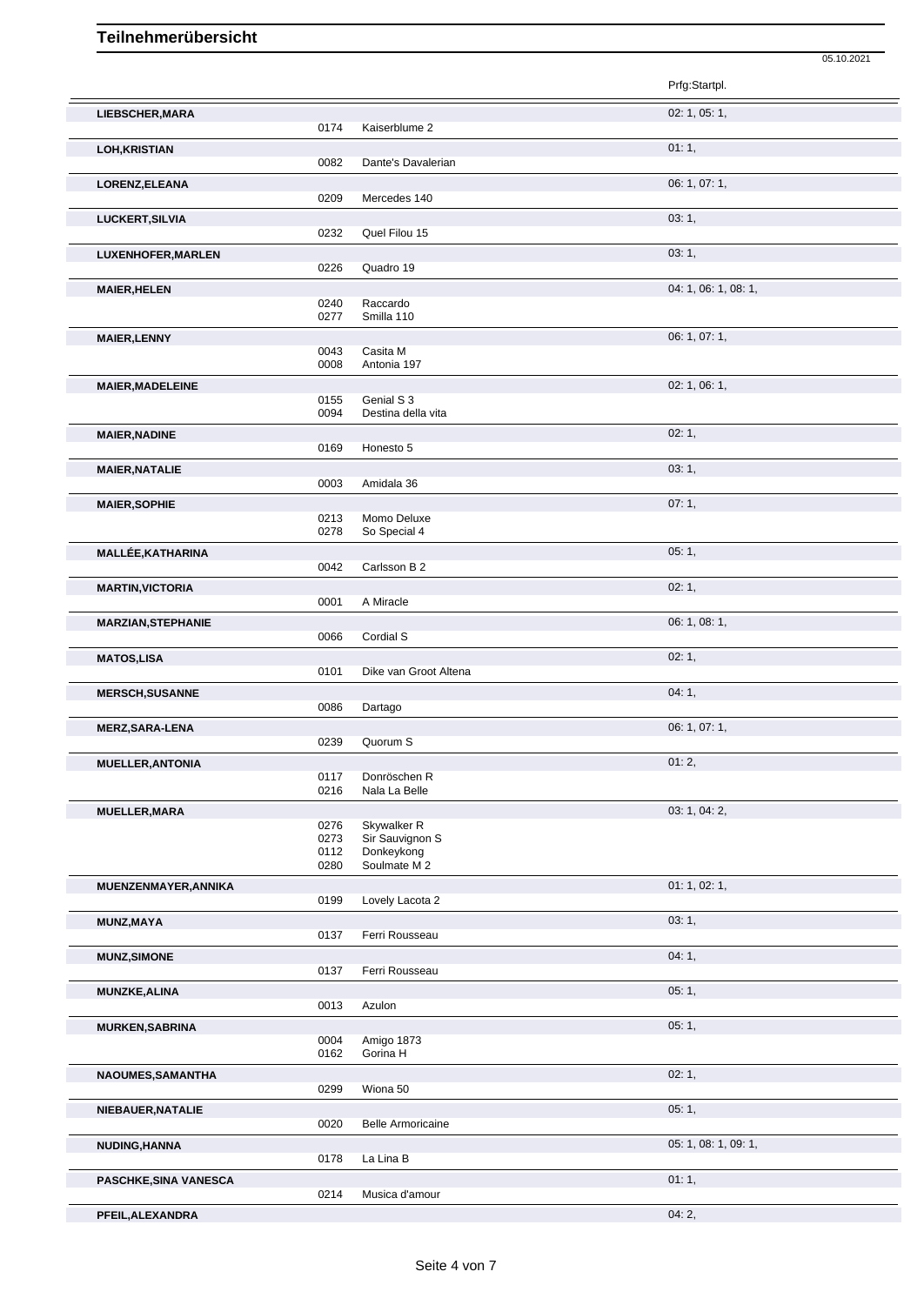|                                |                                      |                                                                  | Prfg:Startpl.        |
|--------------------------------|--------------------------------------|------------------------------------------------------------------|----------------------|
|                                | 0293<br>0098                         | Wanonida<br>Diamond Lady P                                       |                      |
| PFUDERER, ANNIKA               | 0269                                 | Si Jolie 9                                                       | 04:1,                |
| POCH, SOPHIE MARIE             | 0150                                 | Frederic 130                                                     | 02:1,                |
| POETSCH, JESSICA               | 0051                                 | Ciana 4                                                          | 06: 1, 08: 1,        |
| POETSCHKE,LOUISA               | 0133                                 | Farewell for Love                                                | 02:1,                |
| POETTRICH, ANGELIQUE           | 0228                                 | Quality Pearl vom Arendsee                                       | 02:1,                |
| <b>PSCHEIDL,REBECCA SIMONE</b> | 0100                                 | Diamonds Dyani                                                   | 03:1,                |
| <b>RAPP, VANESSA</b>           |                                      |                                                                  | 03:1,                |
|                                | 0107                                 | Don Dayamo                                                       | 03: 1, 04: 1,        |
| RENZ, ANGELIKA                 | 0119                                 | Doppeltes Lottchen                                               |                      |
| <b>RICHTER, ELVIRA</b>         | 0132                                 | <b>Fantastic Fashion</b>                                         | 01:1,                |
| RIEGE, ANNA MARIA              | 0202                                 | Lukas 1079                                                       | 03:1,                |
| RIMMELE, UTE                   | 0170                                 | Hors Limite C                                                    | 02:1,                |
| ROMBOLD, EVA CORNELIA          | 0200                                 | Lovely Lara                                                      | 01:1,                |
| ROOCK, JANINE                  | 0292                                 | VIP Vanquish                                                     | 01:1,                |
| ROTH, JANA                     |                                      |                                                                  | 02:1,                |
| <b>ROTH,LINA</b>               | 0166                                 | Grimano                                                          | 02: 1, 05: 1,        |
|                                | 0143                                 | Finn von Worrenberg                                              |                      |
| ROTHACHER, SARAH               | 0208                                 | Max Murray                                                       | 02:1,                |
| SATTLER, LENA                  | 0032                                 | Calinné SLK                                                      | 02: 1, 06: 1,        |
| <b>SCHAEFER,LISA</b>           |                                      |                                                                  | 01:1,                |
|                                | 0238<br>0120<br>0181                 | Quiwi 5<br>Dr. Snuggles 8<br>Landfrüchtchen RW                   |                      |
| SCHANZENBACH, KATHARINA        |                                      | Liljana III                                                      | 05:1,                |
|                                | 0192<br>0256<br>0234<br>0211<br>0304 | Ruza-Caramba<br>Quick Star 24<br>Misko XVII-Rajko TC<br>Zaida TC |                      |
| <b>SCHERER, MARA ELISA</b>     |                                      |                                                                  | 03:1,                |
| <b>SCHICKER,LARA</b>           | 0071                                 | Curry King 4                                                     |                      |
|                                |                                      |                                                                  | 05: 1, 08: 1, 09: 1, |
| <b>SCHIRLE, KARINA-LEONIE</b>  |                                      |                                                                  | 08:1,                |
|                                | 0040<br>0029                         | Carima-Chanel RH<br>Bonita 549                                   |                      |
| <b>SCHLAICH, SINA</b>          | 0085                                 | Daquiro                                                          | 04:1,                |
| <b>SCHLECHT, JASMIN</b>        | 0161                                 | Goldtaler 7                                                      | 06:1,                |
| <b>SCHLECKER, ISABELL</b>      | 0078                                 | Dali 42                                                          | 02:1,                |
| SCHMALZRIED, ANNA JULE         |                                      |                                                                  | 02:1,                |
| SCHMAUDER, JULIA-SARINA        | 0139<br>0254                         | Fidelio AS<br>Rubin Rubicello                                    | 04:1,                |

05.10.2021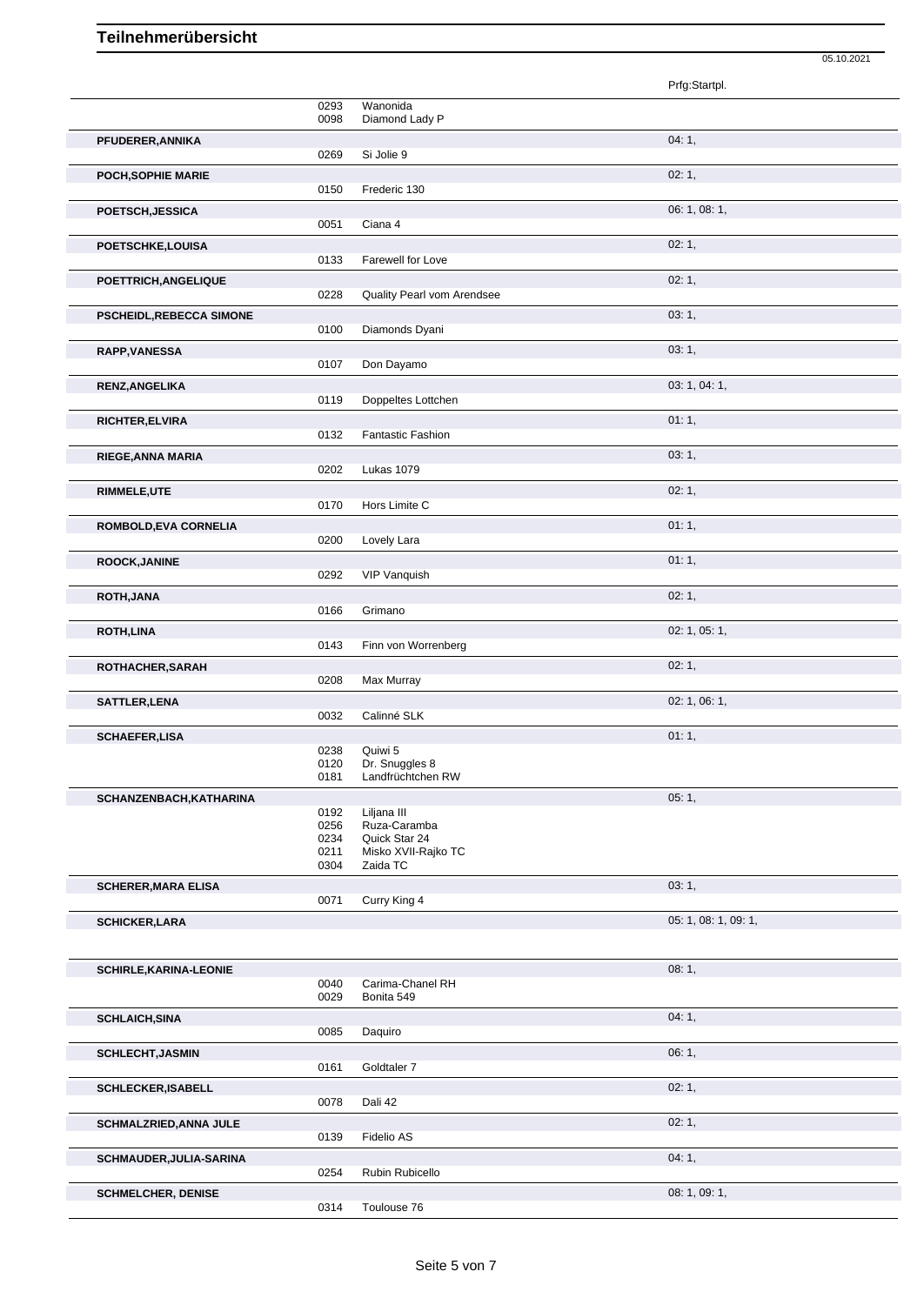|                              |              |                                             | Prfg:Startpl.        |
|------------------------------|--------------|---------------------------------------------|----------------------|
| <b>SCHMIDT, HELENA</b>       |              |                                             | 02:1,                |
|                              | 0140         | Fifty Shades of Biolley                     |                      |
| <b>SCHMIDT,LUKAS</b>         |              |                                             | 03:1,                |
|                              | 0183<br>0067 | Laurence 17<br>Corjales LS                  |                      |
|                              | 0162         | Gorina H                                    |                      |
| <b>SCHMIERER, SARAH</b>      |              |                                             | 06: 2, 07: 2,        |
|                              | 0024         | <b>Billi Bellini S</b>                      |                      |
|                              | 0228<br>0210 | Quality Pearl vom Arendsee<br>Mick Jagger 9 |                      |
|                              | 0255         | Rudi S 5                                    |                      |
|                              | 0284         | Tintin de Susaeta                           |                      |
| <b>SCHOBER,CONSTANZE</b>     |              |                                             | 02: 1, 03: 1,        |
|                              | 0266         | Schoco's Rufina                             |                      |
| <b>SCHREIBER, ALINE</b>      |              |                                             | 07:1,                |
|                              | 0039         | Caresina F                                  |                      |
| <b>SCHUELE, ISABEL</b>       |              |                                             | 02:1,                |
|                              | 0095         | Destiny 258                                 |                      |
| <b>SCHUETZNER, MONIQUE</b>   |              |                                             | 03:1,                |
|                              | 0173         | Just from Heaven                            |                      |
| <b>SCHULER, HANNAH MARIE</b> | 0224         | <b>Pino 178</b>                             | 05:1,                |
|                              |              |                                             |                      |
| SCHWARZ, LAURA               | 0038         | Carasella                                   | 02:1,                |
|                              |              |                                             |                      |
| <b>SCHWEGLER, KIRA</b>       | 0165         | Grey Touch 3                                | 01:1,                |
|                              | 0175         | Kanani HE                                   |                      |
| SIEBERT, ISABELLA            |              |                                             | 02:1,                |
|                              | 0190         | Lido 89                                     |                      |
|                              | 0192<br>0307 | Liljana III<br>Zora II-Svila TC             |                      |
|                              | 0211         | Misko XVII-Rajko TC                         |                      |
| SIGLE, LEA-MARIE             |              |                                             | 05: 1, 08: 1, 09: 1, |
|                              |              |                                             |                      |
|                              |              |                                             |                      |
| SILBERNAGEL, ALEXANDRA       |              |                                             | 01:1,                |
|                              | 0190         | Lido 89                                     |                      |
|                              | 0064<br>0192 | Coraline 5                                  |                      |
|                              | 0256         | Liljana III<br>Ruza-Caramba                 |                      |
|                              | 0037         | Captain Jack 67                             |                      |
|                              | 0234<br>0211 | Quick Star 24<br>Misko XVII-Rajko TC        |                      |
|                              | 0075         | Daenerys 9                                  |                      |
|                              | 0304         | Zaida TC                                    |                      |
| SIMON, KIM                   |              |                                             | 06: 1, 08: 1,        |
|                              | 0065         | Corazon De Leon 2                           |                      |
| SIXT, SABRINA                |              |                                             | 05:1,                |
|                              | 0190<br>0192 | Lido 89<br>Liljana III                      |                      |
|                              | 0256         | Ruza-Caramba                                |                      |
|                              | 0211<br>0304 | Misko XVII-Rajko TC<br>Zaida TC             |                      |
|                              |              |                                             | 08: 1, 09: 1,        |
| SPERR, DANJA                 | 0037         | Captain Jack 67                             |                      |
| <b>STEGMEIER, LILLY</b>      |              |                                             | 06: 1, 07: 1, 08: 1, |
|                              | 0160         | Goldena 3                                   |                      |
| <b>STOBER, ANTONIA</b>       |              |                                             | 02:1,                |
|                              | 0118         | Donvoyage                                   |                      |
| <b>STOCKER, ISABELL</b>      |              |                                             | 01:1,                |
|                              | 0138         | Ferrys K                                    |                      |
| STOELZLE, CARLOTTA           |              |                                             | 08: 1, 09: 1,        |
|                              | 0309         | Nantucket                                   |                      |
| STREICHER, KATHARINA         |              |                                             | 05:1,                |
|                              | 0249         | Rock for Harmony                            |                      |
| STROBEL, SARAH               |              |                                             | 05:1,                |
|                              | 0315         | Ferru Topia                                 |                      |
| <b>TRAEGNER, SELIN</b>       |              |                                             | 06:1,                |
| TRAFFA, ANNIKA               | 0226         | Quadro 19                                   | 02:1,                |

05.10.2021